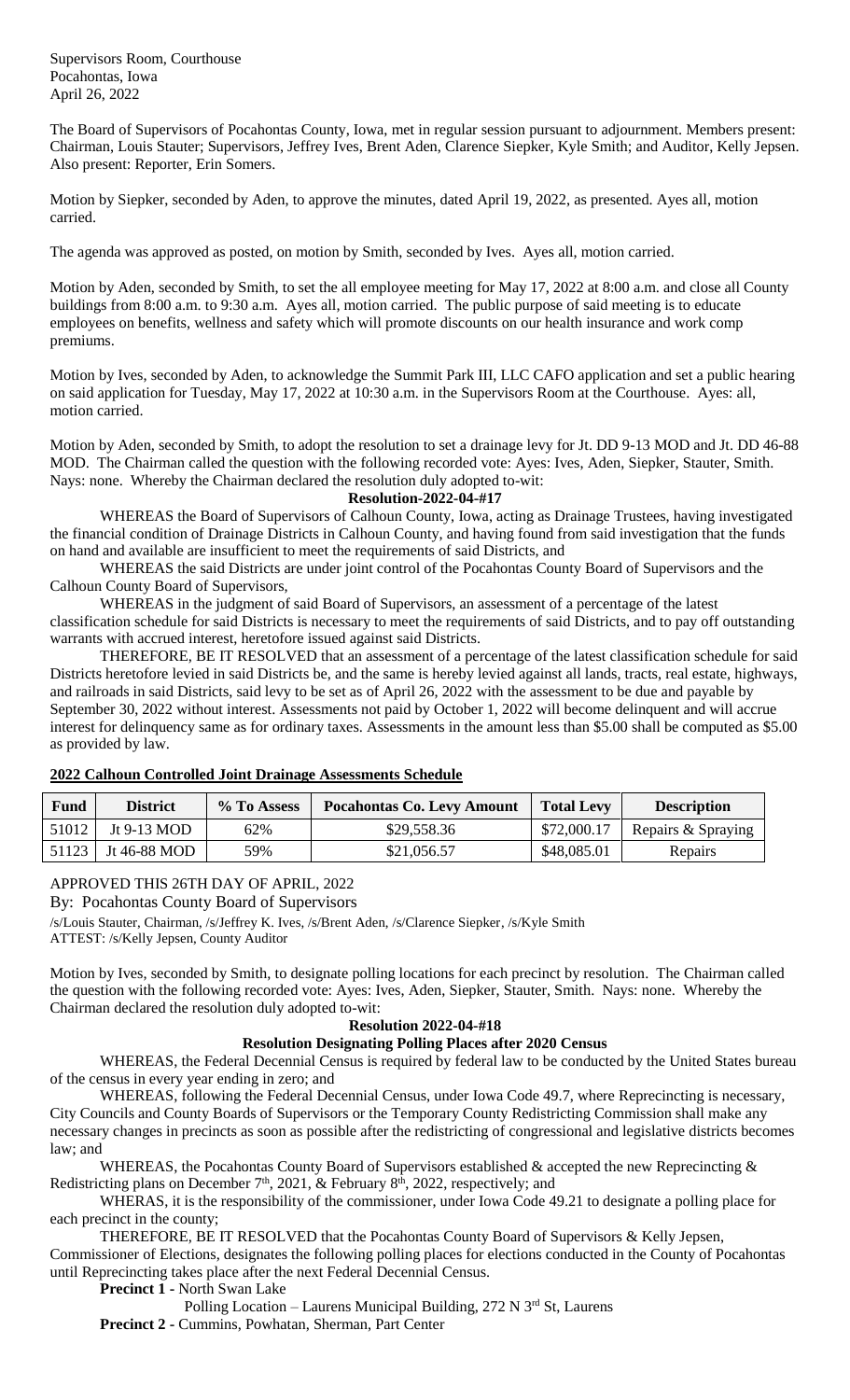Polling Location – Havelock Library, 939 Main St, Havelock

**Precinct 3 -** Des Moines, Roosevelt, North Garfield, Part Center

Polling Location – Rolfe Community Center, 319 Garfield St, Rolfe

**Precinct 4 -** Pocahontas #1, Part Center Township

 Polling Location – Courthouse Assembly Room, 99 Court Sq, Pocahontas **Precinct 5 -** South Swan Lake, Marshall, Dover, Cedar, Grant, Colfax

Polling Location – Fonda Fire Department, 813 N Queen St, Fonda

**Precinct 6 -** North Lincoln, North Lake, Pocahontas #2, Part Center

Polling Location – Hinde Center, 20 SW 1<sup>st</sup> St, Pocahontas

**Precinct 7 -** South Lincoln, South Lake, Bellville, Lizard

Polling Location – Palmer Community Center, 415 Hansen Ave, Palmer

APPROVED THIS 26TH DAY OF APRIL, 2022

/s/Louis Stauter, Chairman, /s/Jeffrey K. Ives, /s/Brent Aden, /s/Clarence Siepker, /s/Kyle Smith

ATTEST: /s/Kelly Jepsen, County Auditor

Motion by Smith, seconded by Siepker, to allocate American Rescue Plan Act funds towards revenue loss by resolution. The Chairman called the question with the following recorded vote: Ayes: Ives, Aden, Siepker, Stauter, Smith. Nays: none. Whereby the Chairman declared the resolution duly adopted to-wit:

## **RESOLUTION – 2022– 03 #19**

## **RESOLUTION ALLOCATING AMERICAN RESCUE PLAN ACT FUNDS**

WHEREAS, in March 2021, the federal government established the American Rescue Plan Act of 2021 (ARPA) which included the Coronavirus State and Local Fiscal Recovery Funds (SLFRF) to provide state, local and Tribal governments with the resources needed to respond to the pandemic and its economic effects; and

WHEREAS**,** the U.S. Department of the Treasury issued an Interim Final Rule implementing the SLFRF program on May 10, 2021, which included replacing lost revenue to County governments, and

WHEREAS**,** on January 6, 2022, the Treasury issued final rules for the SLFRF program, including authorization for counties to allocate up to \$10,000,000 of their total SLFRF allocation as lost revenue to spend on government services. NOW, THEREFORE, BE IT RESOLVED, that the Pocahontas County Board of Supervisors approves allocating

its total SLFRF allocation in the expected amount of \$1,285,663.00 as lost revenue to spend on government services.

HEREBY RESOLVED by the Pocahontas County Board of Supervisors this 26th day of April, 2022.

/s/Louis Stauter, Chairman, /s/Jeffrey K. Ives, /s/Brent Aden, /s/Clarence Siepker, /s/Kyle Smith

ATTEST: /s/Kelly Jepsen, County Auditor

Motion by Ives, seconded by Siepker, to authorize the Chairman to sign the Administration Services Proposal from Benefits, Inc. for administration of partial self-funding from July 1, 2022 through December 31, 2022. Ayes all, motion carried. No change in rate.

Motion by Smith, seconded by Aden, to table discussion on insurance benefits until the Insurance Committee can make a recommendation on life insurance. Ayes all, motion carried.

The Board discussed reclassifying DD 41 Br. 16. Jepsen will gather more information and revisit at a later time.

On behalf of Jt. DD 181 Interim Board, a motion was made by Aden, seconded by Siepker, to approve Jt. DD 181 Big Cedar claim for \$120.00 and Jt. DD 181 Little Cedar claim for \$40.00 to Darren Stearns for beaver trapping. Ayes all, motion carried.

Motion by Aden, seconded by Ives, to acknowledge receipt of Manure Management Plans: (1) Pitstick Pork–ID# 63746 located in the SE NE, Section 11, Williams Township, Calhoun County with Pitstick Pork, LLC as owner & Scott Pitstick as contact person; (2) Cedar Flats–ID# 61541 located in the NE SE, Section 29, Cedar Township with Pitstick Pork, LLC as owner & Scott Pitstick as contact person; (3) Welander– ID# 60392 located in the SE NE, Section 24, Colfax Township with Dan Erickson as owner & contact person; and (4) Krischel LLC – ID# 62806 located in the NW NE, Section 2, Powhatan Township with David Krischel as owner & contact person. Ayes all, motion carried.

Motion by Siepker, seconded by Ives, to approve the claims as reviewed by the Board. Ayes all, motion carried. The following claims were audited and allowed:

| rono wing clanno were addited and anowed. |                  |          |                |
|-------------------------------------------|------------------|----------|----------------|
| Access Systems Leasing                    | Lease            | 282.70   | 1              |
| E Ahlrichs                                | Mileage          | 393.12   | $\mathbf{1}$   |
| Amazon Capital Services                   | Supplies         | 235.91   | $\overline{c}$ |
| N Betten                                  | Mileage          | 472.10   | $1\,$          |
| BV Co Journal                             | Minutes          | 734.58   | $1\,$          |
| Canon Financial Services, Inc.            | Lease            | 378.73   | $\mathbf{1}$   |
| <b>CID</b>                                | Supplies         | 258.00   | $1\,$          |
| Century Link                              | Line Chq         | 373.88   | $\overline{2}$ |
| CenturyLink                               | Line Chq         | 24.47    | $\mathbf{1}$   |
| C Cakes                                   | Employee Meeting | 700.00   | $\,1\,$        |
| J Conlin                                  | Background Check | 15.00    | $1\,$          |
| J Conlin                                  | Mileage          | 321.92   | $1\,$          |
| Counsel                                   | Lease            | 293.29   | $\overline{c}$ |
| O Cressler                                | Mileage          | 177.24   | $\mathbf{1}$   |
| Dell Marketing L P c/o Dell US Hardware   |                  | 20990.40 | $1\,$          |
| Electronic Special                        | Supplies         | 1779.75  | $1\,$          |
| Laura S Erickson                          | Mileage          | 104.83   | $\mathbf 1$    |
| Expo Center                               | Rent             | 300.00   | $\mathbf{1}$   |
| Farm & Home                               | Supplies         | 127.97   | $\mathbf{1}$   |
| Ashton Fehr                               | Well Plug        | 434.53   | $\,1\,$        |
| Galls                                     | Uniform          | 119.74   | $\,1\,$        |
| Gaylord Bros                              | Supplies         | 32.20    | $\,1\,$        |
| Gordon Flesch Company Inc                 | Lease            | 129.26   | $\,1\,$        |
| Healthcare First c/o Wells Far Service    |                  | 104.74   | $1\,$          |
| Dereck A Hebert                           | Phone            | 25.00    | $\mathbf{1}$   |
| Dereck A Hebert                           | Software         | 106.99   | $\mathbf{1}$   |